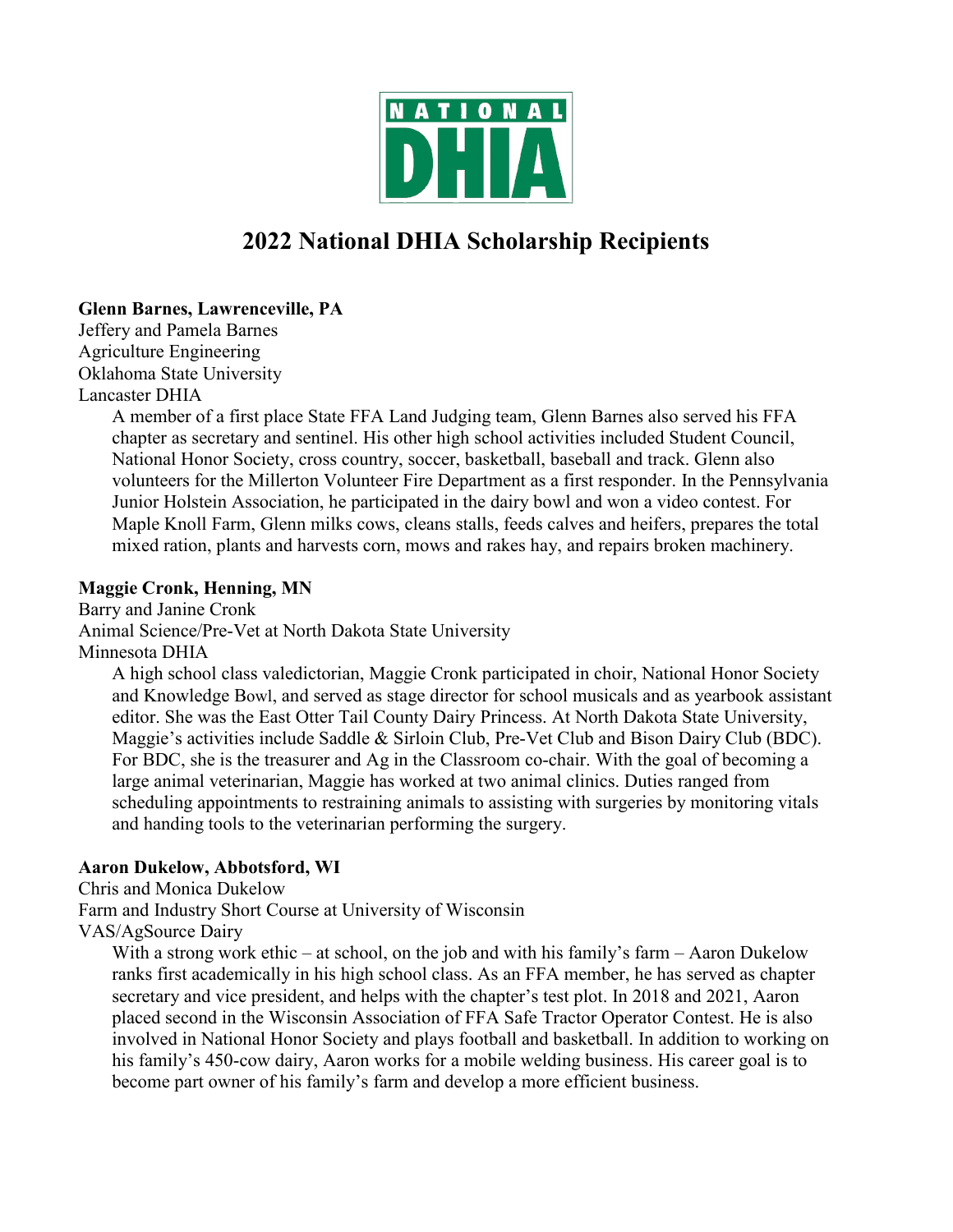## **Rachel Durst**

Loren and Julie Durst Agriculture Education at University of Wisconsin-Platteville Indiana State Dairy Association

The Kickapoo Class of 2021 salutatorian, Rachel Durst was involved in high school marching band, polka band, wind ensemble and concert band. As an FFA member, she served as chapter president and secretary, participated in dairy judging and was a food pantry volunteer. At the University of Wisconsin-Platteville, Rachel is a member of Sigma Alpha Professional Ag Sorority, Pioneer Dairy Club, Collegiate Farm Bureau and UW-Platteville Ag Ed Society. For her 4-H club, Rachel served as president, vice president and secretary, and competed in the UW-Madison Dairy Quiz Bowl. She also participated in National Junior Holstein Dairy Jeopardy.

### **Mindi Freed, Timberville, VA**

Steven and Anna Freed

Dairy Science and Political Science at Virginia Tech

Lancaster DHIA

With an interest in agricultural policy, Mindi Freed wants to improve agriculture across Virginia and the East. To prepare for a career with the U.S. Department of Agriculture or Virginia Department of Agriculture and Consumer Services, she has worked for Ridge View Dairy LLC as a parlor worker, Baker Pork as a pork processing and sales intern, and Southern States as a social media and marketing intern. Her college activities include Dairy Club program coordinator and Block and Bridle Club secretary. Additionally, she strengthens her advocacy skills by participating in Virginia Young Farmers and serving as a Virginia Dairy Princess.

## **Justyne Frisle, Prairie Farm, WI**

Dean and Leslie Frisle

Dairy Science at University of Wisconsin-Madison

Minnesota DHIA

As a 4-H member, Justyne Frisle topped (overall and oral reasons) the North American International Livestock Exposition Dairy Judging Contest and was named the Barron County Fair Outstanding Exhibitor and Barron County Fair Supreme Champion in Showmanship. Her high school activities included Family, Career and Community Leadership of America (president and parliamentary procedure team), FFA (reporter, vice president and co-president), forensics, softball, basketball, volleyball, National Honor Society and Pep Club. Justyne is a member of Youth and (Should this be Youth for Christ?) Christ, serving as treasurer. This group prepares and presents worship services.

# **Brianna Hill, Gregory, MI – Joe Drexler Scholarship Winner**

Brian and Jodi Hill

Animal Science at Michigan State University

CentralStar Co-op DHI Services

The class valedictorian, Brianna Hill participated in several high school programs, including cross country (team captain), soccer (team captain), National Honor Society and Student Council, and served as class secretary. A member of the Livingston County 4-H Club, she has served as secretary, president and Cloverbud mentor. At Michigan State University (MSU), she is involved in Dairy Club and Collegiate Farm Bureau Club. Currently, Brianna is working on an Enogen nutrition study at MSU. On her family's dairy farm, she fed calves, milked cows, carried out bookkeeping tasks, performed minor veterinary work and did field work.